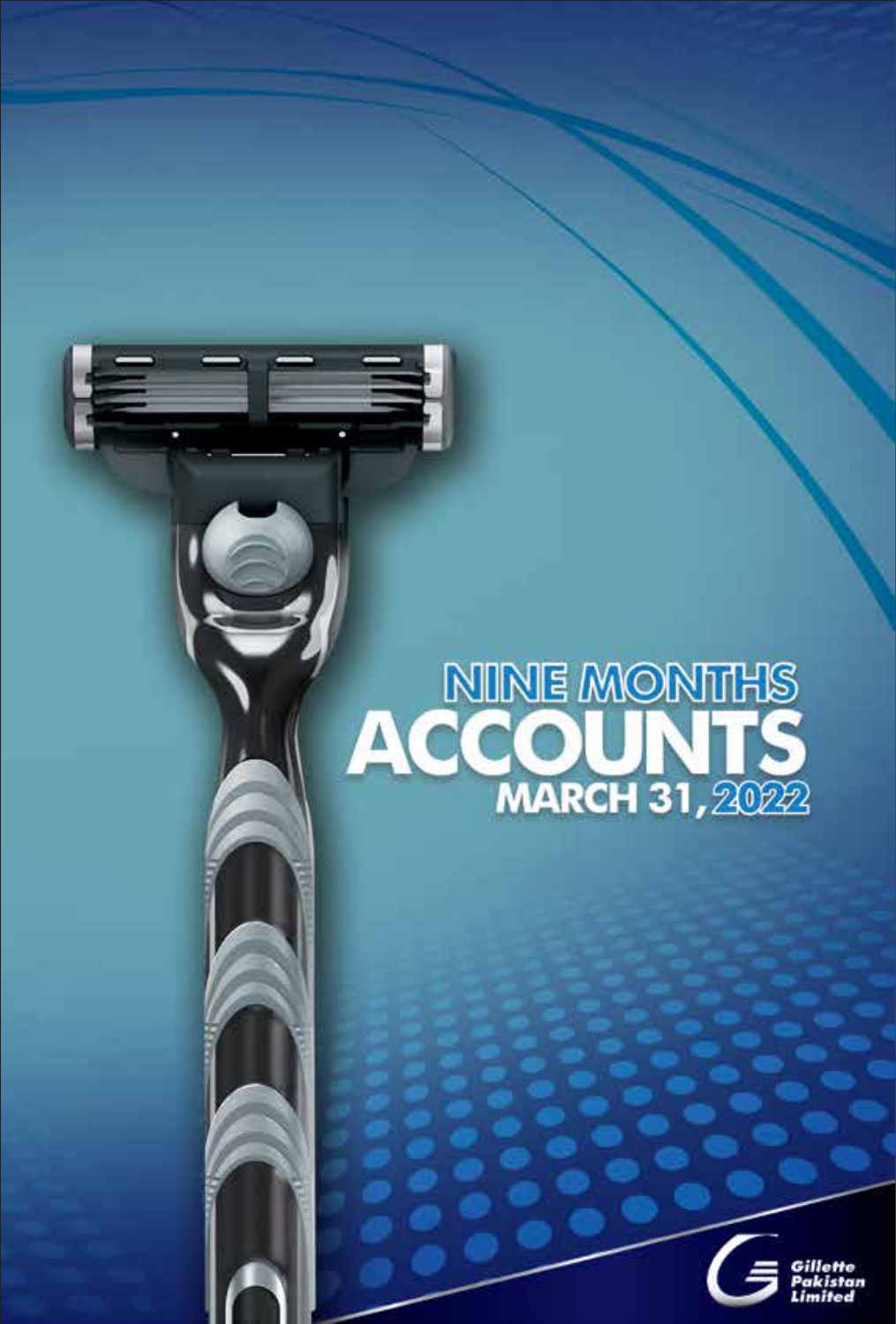



## **CONTENTS**

|                                                                              | 02 |
|------------------------------------------------------------------------------|----|
|                                                                              | 03 |
| Condensed Interim Statement of Financial Position $2 - 2 - 2 - 2 - 2 - 2$    | 05 |
| Condensed Interim Profit and Loss Account $2 - 2 - 2 - 2 - 2 - 2 - 2 - 2$    | 06 |
|                                                                              | 07 |
| Condensed Interim Cash Flow Statement $2 - 2 - 2 - 2 - 2 - 2 - 2 - 2$        | 08 |
| Condensed Interim Statement of Changes in Equity $2 - 2 - 2 - 2 - 2 - 2 - 2$ | 09 |
| Notes to the Condensed Interim Financial Statement $2 - 2 - 2 - 2 - 2 - 2$   | 10 |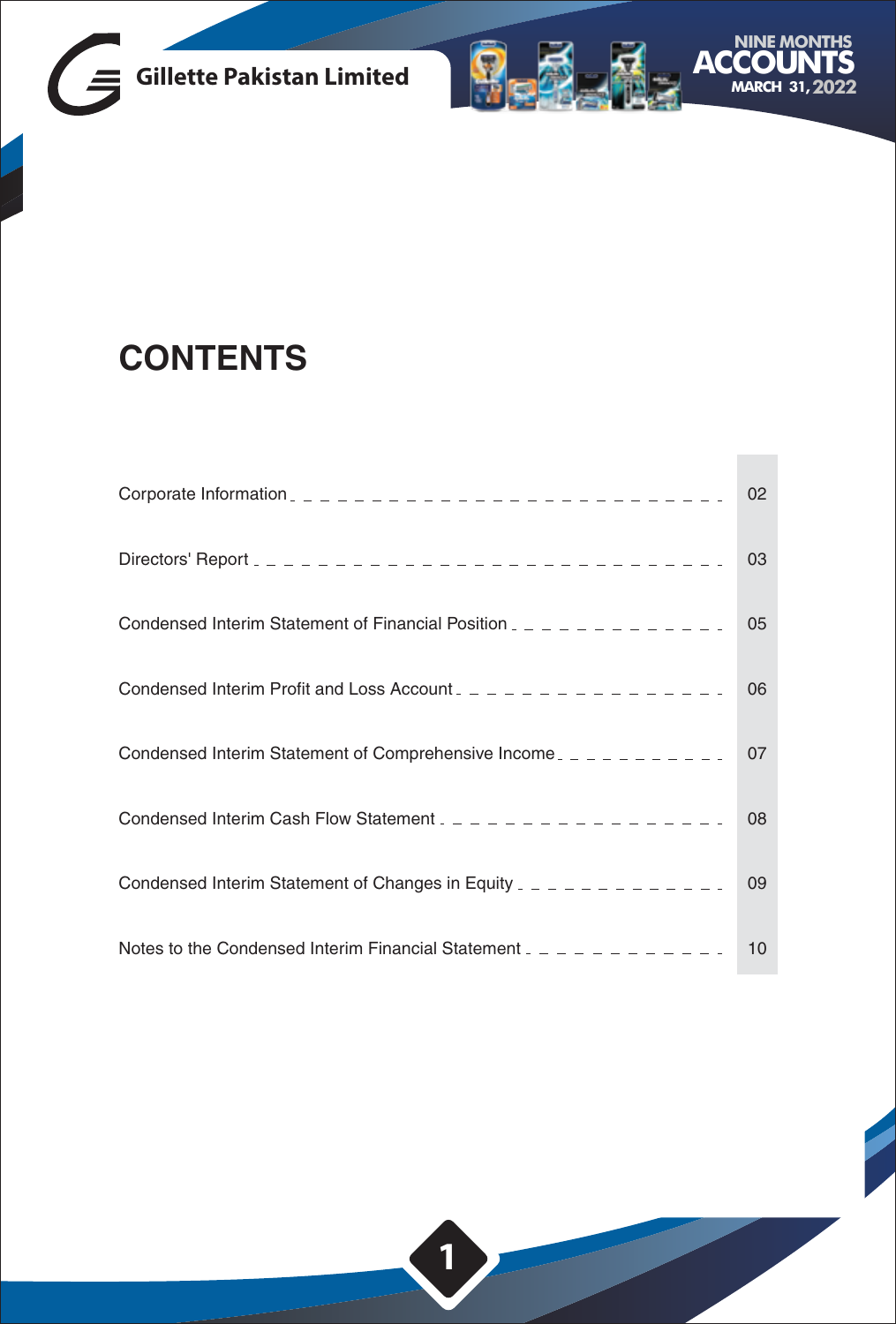



# CORPORATE INFORMATION

**BOARD OF DIRECTORS** CHAIRMAN **MEMBERS** 

**AUDIT COMMITTEE** CHAIRMAN **MEMBERS** 

**HEAD OF INTERNAL AUDIT** 

**HUMAN RESOURCE & REMUNERATION COMMITTEE** CHAIRMAN **MEMBERS** 

**CHIEF EXECUTIVE OFFICER** 

**CHIEF FINANCIAL OFFICER** 

**COMPANY SECRETARY & SECRETARY TO THE AUDIT COMMITTEE** 

**AUDITORS** 

**LEGAL ADVISORS** 

**BANKERS** 

**SHARE REGISTRAR** 

**REGISTERED OFFICE** 

Muhammad Khurram Kidwai Khalid Ahmed Farid Muhammad Usman Anam Parekh Zeeshan Aamir Sved Jawaid lobal Sheikh Adil Hussain

Sved Jawaid Igbal Muhammad Khurram Kidwai Zeeshan Aamir

Tabish Jaleel Shaikh

Sheikh Adil Hussain Muhammad Khurram Kidwai Khalid Ahmed Farid

Khalid Ahmed Farid

Ahdullah Saleh

Moosa Haroon

Yousuf Adil. Chartered Accountants

Azeem Rashid

Citibank, N.A. **Standard Chartered Bank** 

FAMCO Associates (Pvt) Ltd. Management Consultants, 8-F, Next to Hotel Faran, Nursery, Block-6, P.E.C.H.S. Shahra-e-Faisal, Karachi Tel: + (92 21) 34380101-2

11th Floor. The Harbour Front. Dolmen City. HC-3, Block-4, Abdul Sattar Edhi Avenue, Clifton, Karachi - 75600, Pakistan, Tel: + (92 21) 3520 5088 Fax: + (92 21) 3529 6150 Web: www.gillettepakistan.com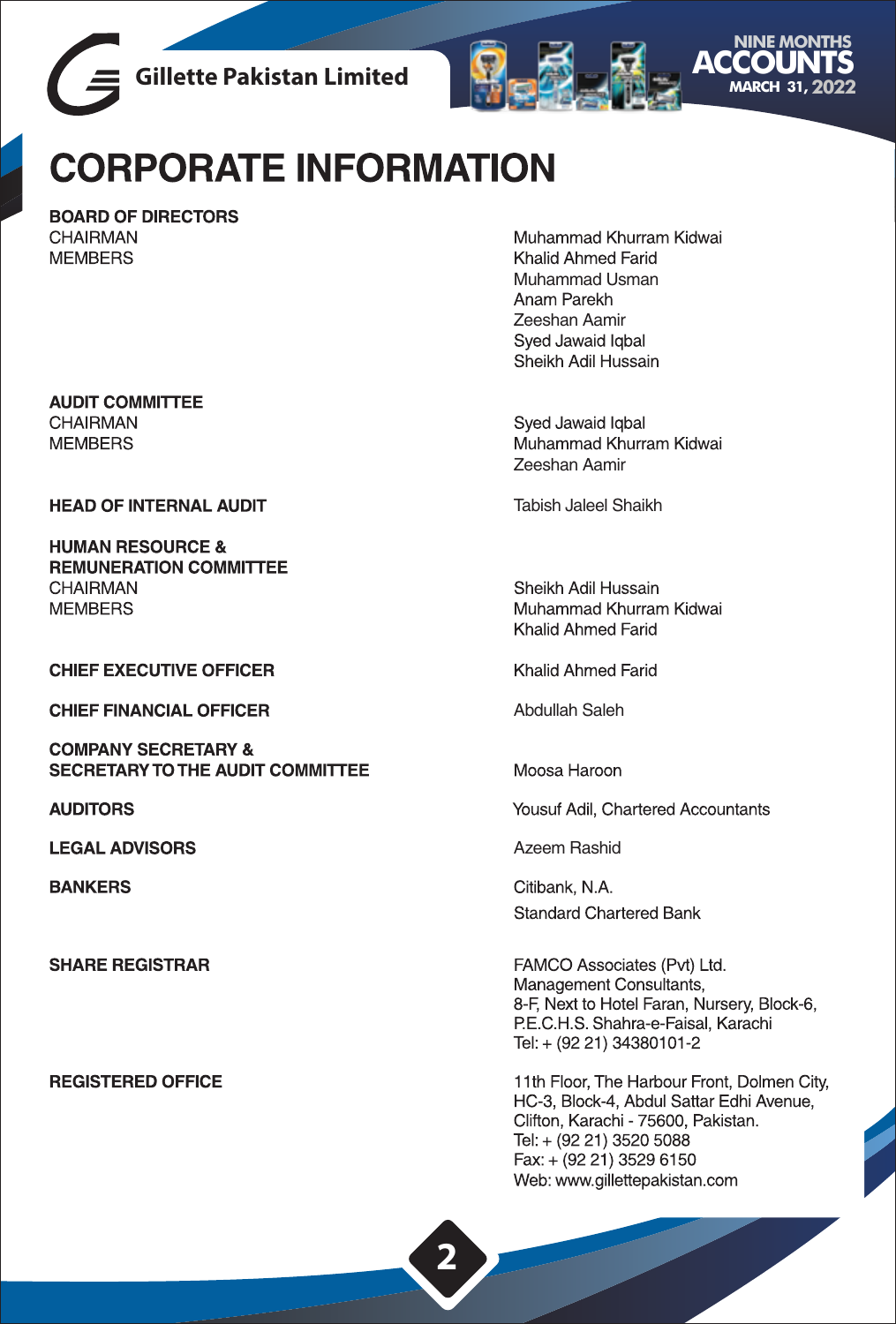



 **For the Nine MonthsEnded**

# **IRECTORS REPORT**

For the nine months period ended Mar 31, 2022

On behalf of the Board of Directors of Gillette Pakistan Limited ('the Company'), we are pleased to present the un-audited financial statements of the Company for periodended Mar 31, 2022. The summary of the financial results are as follows:

|                                      |              | March 31, 2022 | March 31, 2021 |
|--------------------------------------|--------------|----------------|----------------|
| Revenue from contract with customers | PKR in '000' | 1,940,544      | 1,671,401      |
| <b>Gross Profit</b>                  | PKR in '000' | 480,357        | 256,809        |
| GP                                   | $\%$         | 24.8%          | 15.4%          |
| Profit before tax                    | PKR in '000' | 120,681        | 113,592        |
| Profit before tax                    | $\%$         | 6.2%           | 6.8%           |
| Profit after tax                     | PKR in '000' | 19,878         | 41,520         |
| Profit after tax                     | $\%$         | 1.0%           | 2.5%           |
| Earnings per share                   | <b>PKR</b>   | 0.62           | 1.30           |

The current results are closed with growth momentum in Revenue which grew by 16% vs same period year ago. This is behind combination of a smart pricing and better in-store strategies. We were able to grow our Gross Profit margin to 24.8% vs. 15.4% year ago. However due to FX devaluation, commodity inflation and other macroeconomic headwinds, the Company's profit before tax margin have remained same vs year ago.

The management have increased marketing spend pool of the Company by way of creating more awareness about the Company's portfolio and launching new line ups. Moving forward management expect the business to continue achieving growth ahead of market behind focus on all lineups coupled with high levels of distribution and coverage expansion.

The management foresee several challenges including higher cost of business due to global commodity inflation and FX devaluation in the country which might have adverse impact on the Company's profitability. However, management will ensure to remain competitive.

The structure of the Board and Committees:

| <b>Board of Directors:</b>               |                                              | <b>Audit Committee:</b>                               |  |
|------------------------------------------|----------------------------------------------|-------------------------------------------------------|--|
| M Khurram Kidwai<br>Khalid Ahmed Farid   | Chairman<br>CEO.                             | Chairman<br>Syed Jawaid Igbal                         |  |
| Muhammad Usman                           | Director                                     | M Khurram Kidwai<br>Member<br>Member<br>Zeeshan Aamir |  |
| Zeeshan Aamir                            | Director                                     | <b>HR &amp; Remuneration Committee:</b>               |  |
| Anam Parekh                              | Director                                     | Sheikh Adil Hussain<br>Chairman                       |  |
| Syed Jawaid Igbal<br>Sheikh Adil Hussain | Independent Director<br>Independent Director | Member<br>M Khurram Kidwai                            |  |
|                                          |                                              | Khalid Ahmed Farid<br>Member                          |  |

On behalf of the Board of Directors, we would like to express appreciation to our Shareholders for their absolute confidence, our valued Customers for their un-paralleled reliance in Company's illustrious product line and the Regulators and other stakeholders for their understanding and support.

**3**

On behalf of the Board,

**KHALID AHMED FARID**

Chief Executive Officer

April 26, 2022 Karachi

**Syed Jawaid Iqbal Director**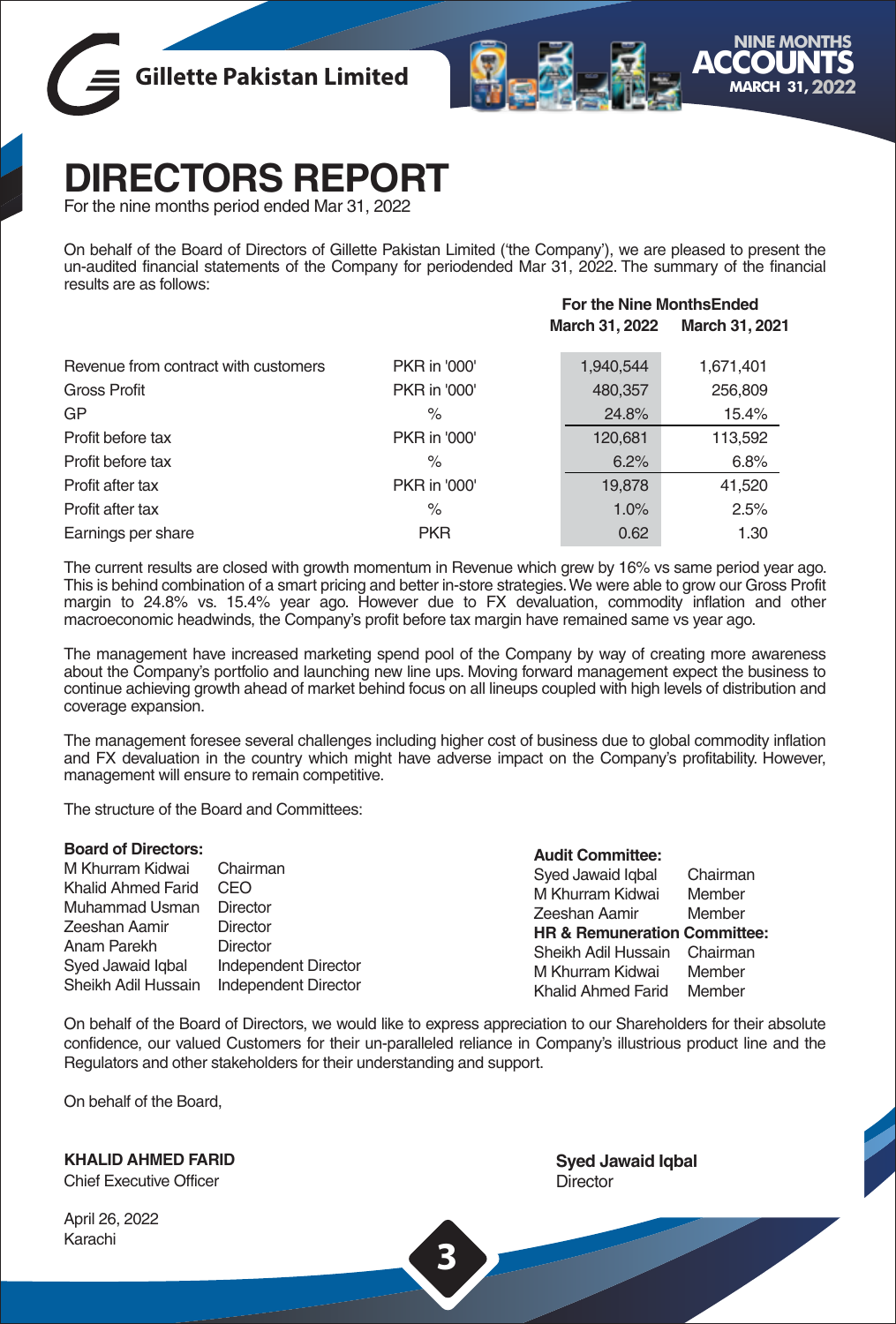| THS                                        |                                                                                                                                               |                          |                                  |
|--------------------------------------------|-----------------------------------------------------------------------------------------------------------------------------------------------|--------------------------|----------------------------------|
| ACC<br><b>MARCH 31, 2022</b>               |                                                                                                                                               |                          | <b>Gillette Pakistan Limited</b> |
| ڈائریکٹرز رپورٹ                            |                                                                                                                                               |                          |                                  |
| برائےنوماہ کی مدیختمہ31مارچ2022            |                                                                                                                                               |                          |                                  |
|                                            | جیلیٹ پاکستان لمیٹڈ("دی کمپنی")کے بورڈآف ڈائریکٹرز کی جانب سے ہم بمسر ت کمپنی کے غیرآ ڈٹ شدد مالیاتی سیمٹمٹس برائے لومادمختنہہ13مارچ 2022 پیش |                          |                                  |
| کرتے ہیں۔مالیاتی متائج کاخلاصہ درج ذیل ہے: |                                                                                                                                               |                          | <b>For the Nine MonthsEnded</b>  |
|                                            |                                                                                                                                               | <b>MARCH</b><br>31, 2022 | <b>MARCH</b><br>31, 2021         |
| سيلزيه خالص                                | <b>PKR</b> in '000                                                                                                                            | 1,940,544                | 1.671.401                        |
| مجموعى منافع                               | <b>PKR</b> in '000                                                                                                                            | 480,357                  | 256,809                          |
| مجموعى منفافع كى شرح                       | %                                                                                                                                             | 24.8%                    | 15.4%                            |
| نفع ( (نقصان )قبل ازنتیس                   | <b>PKR</b> in '000                                                                                                                            | 120,681                  | 113,592                          |
| نفع/(نقصان)قبل زئیکس کی شرح                | $\%$                                                                                                                                          | 6.2%                     | 6.8%                             |
| نفع((نقصان)بعداز <sup>قی</sup> س           | <b>PKR</b> in '000                                                                                                                            | 19,878                   | 41,520                           |
| نفع/(نقصان)بعدازڤیکس کی شرح                | $\%$                                                                                                                                          | 1.0%                     | 2.5%                             |
| ای پی لیں                                  | <b>PKR</b>                                                                                                                                    | 0.62                     | 1.30                             |

موجودہ نبائج کااختتام اچھےنمو پرہوا جہاںآ مدنی میں 16فیصداضافہ دیکھا گیا۔ پی<sup>ر</sup>ہترسکرمکس اوران اسٹور کی حکمت عملی میں اضافہ کی دجہ سے ہوا۔ تاہم کمپنی کوافراط زر،روپے کی ناقدری اوردیگر میکر واکنوکس مساکل در پیش ہوئے جس کااثر قبل از ٹیکس منافع پر دیکھاجاسکتا ہے۔ انظامیہ کی طرف سے مارکیٹنگ کےاخراجات میں اضافہ کی وجہ کمپنی کی طرف سے کی گئی نئی لائن اپ کی آگے کر جستے ہوئے تو قع کی جاتی ہے کہ کوریج کی وسعت اورڈسٹری بیوشن کی اعلیٰ سطح کےساتھ مار کیٹ سے بڑھ کرتر تی کاحصول ممکن ہوسکے۔ انتظامیہ کوبین الاقوامی افراط زراورز رمبادلہ کی قدر میں کی سکت کر کے منافع کر پر پر کے ساتھ انتظامیہاس بات کویقینی بنائے گی کہ مسابقطی سطح برقرارر ہے۔

بورڈ آف ڈائریکٹرز کی جانب سے ہم اپنے شیئر ہولڈرز کے ہم پربھر پوراعتاد، اپنے معز زصارفین کے میٹرک سے پروڈ کٹ این کے ملل اطمینان اورریگو ایٹرز اور دیگر اسٹیک ہولڈرز کےادراک اورتعاون کیلئے بےحدشم گزار میں۔اس کے ساتھ ہم بورڈ آف ڈائریکٹرکی مدایات ورہنمائی کیلئے اور نیورےسال میں انظامیہاورملاز مین نے مسلسل اور مفبوط عزم، بخت محنت اورتعاون کیلئے شکر بیاداکرتے ہیں۔

منجانب بورڈ آف ڈائریکٹرز خالداحمرفريد چف ایگزیکٹیوآفیسر 26اپریل2022 گراچی

سيدجاويدا قبال ڈائریکٹر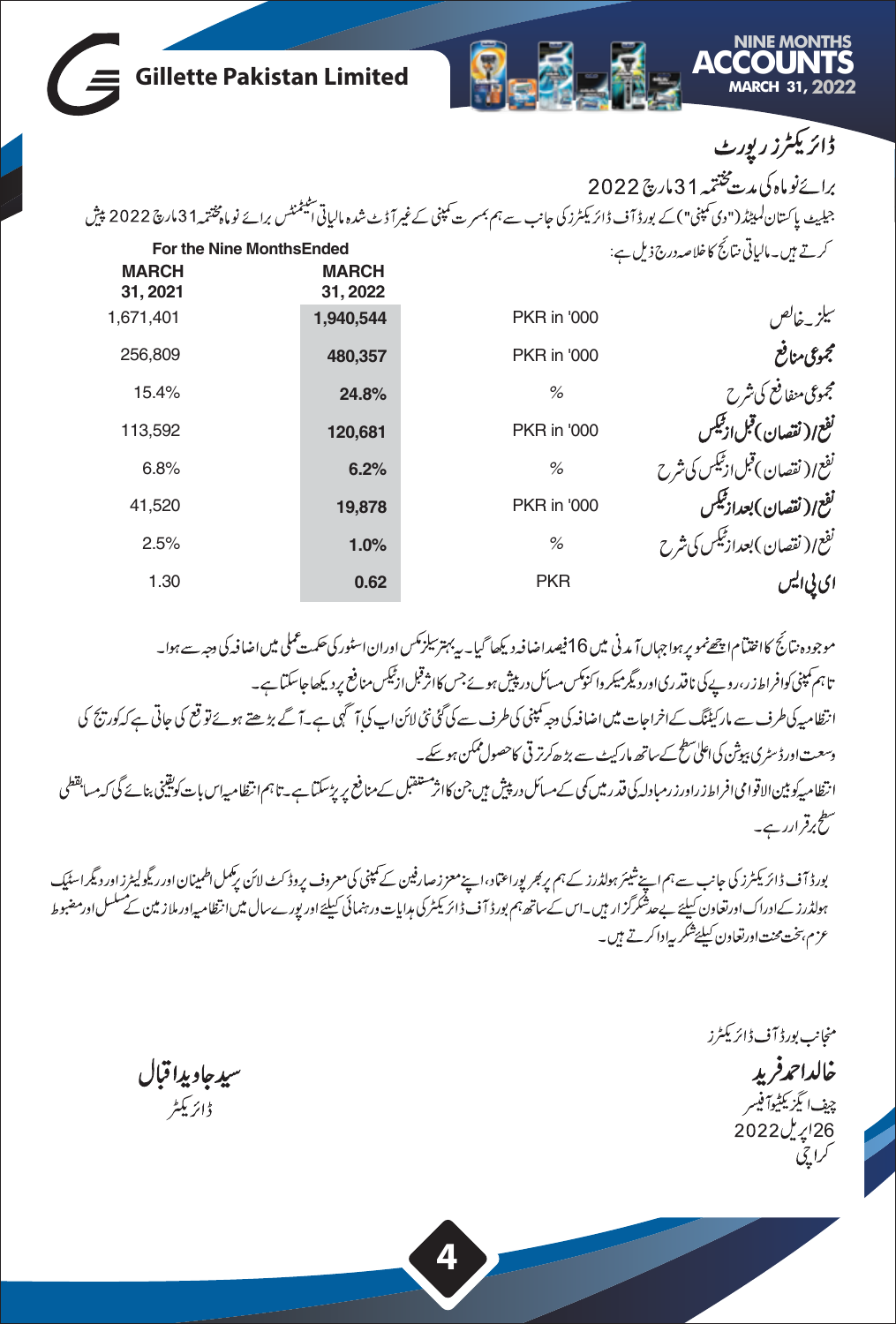



### **CONDENSED INTERIM STATEMENT OF FINANCIAL POSITION**

AS AT MARCH 31, 2022

|                                                 | <b>Note</b> | March 31,<br>2022<br>(Unaudited) | <b>June 30,</b><br>2021<br>(Audited) |
|-------------------------------------------------|-------------|----------------------------------|--------------------------------------|
|                                                 |             |                                  | -- (Rupees in '000) --               |
| <b>ASSETS</b>                                   |             |                                  |                                      |
| <b>Non-current assets</b>                       |             |                                  |                                      |
| Property, plant and equipment                   | 7<br>8      | 167,758                          |                                      |
| Right-of-use asset<br>Long-term deposits        |             | 13,403<br>215                    | 20,650<br>215                        |
|                                                 |             | 181,376                          | 20,865                               |
| <b>Current assets</b><br>Stock-in-trade         |             |                                  |                                      |
| <b>Trade debts</b>                              |             | 862,837<br>282,064               | 648,844<br>131,198                   |
| <b>Trade deposits</b>                           |             | 12,657                           | 2,788                                |
| Other receivables and prepayments               |             | 649,431                          | 260,014                              |
| Other financial assets                          |             | 5,000                            | 519,550                              |
| Sales tax refundable                            |             | 142,783                          | 53,945                               |
| Advance tax                                     |             | 65,709                           | 29,750                               |
| <b>Bank balances</b>                            |             | 13,358                           | 14,829                               |
|                                                 |             | 2,033,839                        | 1,660,918                            |
| <b>Total Assets</b>                             |             | 2,215,215                        | 1,681,783                            |
| <b>EQUITY</b>                                   |             |                                  |                                      |
| Share capital and reserves                      |             |                                  |                                      |
| 40,000,000 ordinary shares of Rs.10/- each      |             | 400,000                          | 400,000                              |
| Issued, subscribed and paid-up share capital    |             | 318,720                          | 318,720                              |
| Unappropriated profit                           |             | 639.358                          | 619,480                              |
| <b>Total Equity</b>                             |             | 958,078                          | 938,200                              |
| <b>LIABILITIES</b>                              |             |                                  |                                      |
| <b>Non-current liabilities</b>                  |             |                                  |                                      |
| Lease liabilities                               |             | 3,315                            | 12,330                               |
| Retirement benefit obligation - gratuity scheme |             | 24,212                           | 25,100                               |
| <b>Current liabilities</b>                      |             | 27,527                           | 37,430                               |
| Trade and other payables                        |             | 1,095,642                        | 562,677                              |
| <b>Contract liabilities</b>                     |             | 42,830                           | 118,916                              |
| Current portion of lease liability              |             | 12,442                           | 11,192                               |
| Short term running finance                      |             | 65,340                           |                                      |
| Unclaimed dividend                              |             | 13,356                           | 13,368                               |
|                                                 |             | 1,229,610                        | 706,153                              |
| <b>Total Equity and Liabilities</b>             |             | 2,215,215                        | 1,681,783                            |
|                                                 | 9           |                                  |                                      |
| <b>Contingencies and commitments</b>            |             |                                  |                                      |

The annexed notes 1 to 12 form an integral part of these condensed interim financial statements.

**KHALID AHMED FARID** Chief Executive Officer

**ABDULLAH SALEH** Chief Financial Officer

**5**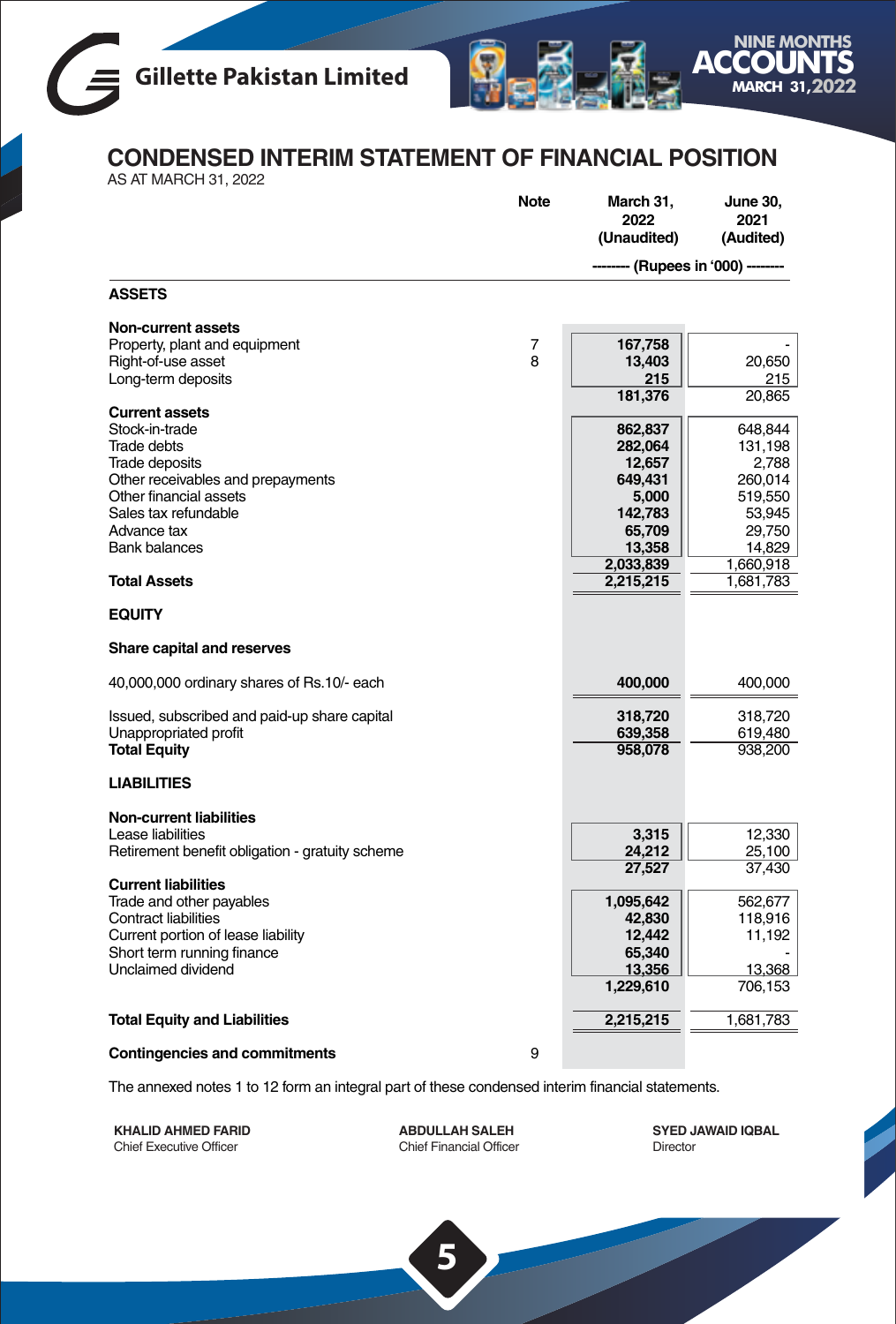## **Gillette Pakistan Limited**



## **Condensed Interim Profit or Loss - (Unaudited)** FOR THE NINE MONTHS PERIOD ENDED MARCH 31, 2022

|                                              |                   | Nine months period ended |                   | <b>Quarter Ended</b> |  |
|----------------------------------------------|-------------------|--------------------------|-------------------|----------------------|--|
|                                              | March 31,<br>2022 | March 31,<br>2021        | March 31,<br>2022 | March 31,<br>2021    |  |
|                                              |                   | (Rupees in '000) -       |                   |                      |  |
| Revenue from contract with customers         | 1,940,544         | 1,671,401                | 652,923           | 572,343              |  |
| Cost of goods sold                           | (1,460,187)       | (1,414,592)              | (489, 975)        | (492, 190)           |  |
| <b>Gross profit</b>                          | 480,357           | 256,809                  | 162,948           | 80,153               |  |
| Selling, marketing and distribution expenses | (245, 357)        | (176, 477)               | (75, 987)         | (63, 535)            |  |
| Administrative expenses                      | (49, 786)         | (34, 487)                | (18, 133)         | (14, 616)            |  |
| Other operating expenses                     | (78, 384)         | (9,262)                  | (38,990)          | 10,312               |  |
| Interest expense                             | (1,903)           | (4, 510)                 | (624)             | (3, 171)             |  |
| <b>Bank charges</b>                          | (281)             | (235)                    | (104)             | (70)                 |  |
|                                              | (375, 711)        | (224, 971)               | (133, 838)        | (71,080)             |  |
| Other income                                 | 16,035            | 81,754                   | 4,154             | 29,155               |  |
| Profit before tax                            | 120,681           | 113,592                  | 33,264            | 38,228               |  |
|                                              |                   |                          |                   |                      |  |
| Income tax expense                           | (100, 803)        | (72,072)                 | (20, 220)         | (9,755)              |  |
| <b>Profit after tax</b>                      | 19,878            | 41.520                   | 13,044            | 28,473               |  |
|                                              |                   | (Rupees) -               |                   |                      |  |
| Earnings per share - basic and diluted       | 0.62              | 2.16                     | 0.41              | 1.48                 |  |

The annexed notes 1 to 12 form an integral part of these condensed interim financial statements.

**KHALID AHMED FARID** Chief Executive Officer

**ABDULLAH SALEH** Chief Financial Officer **SYED JAWAID IQBAL** Director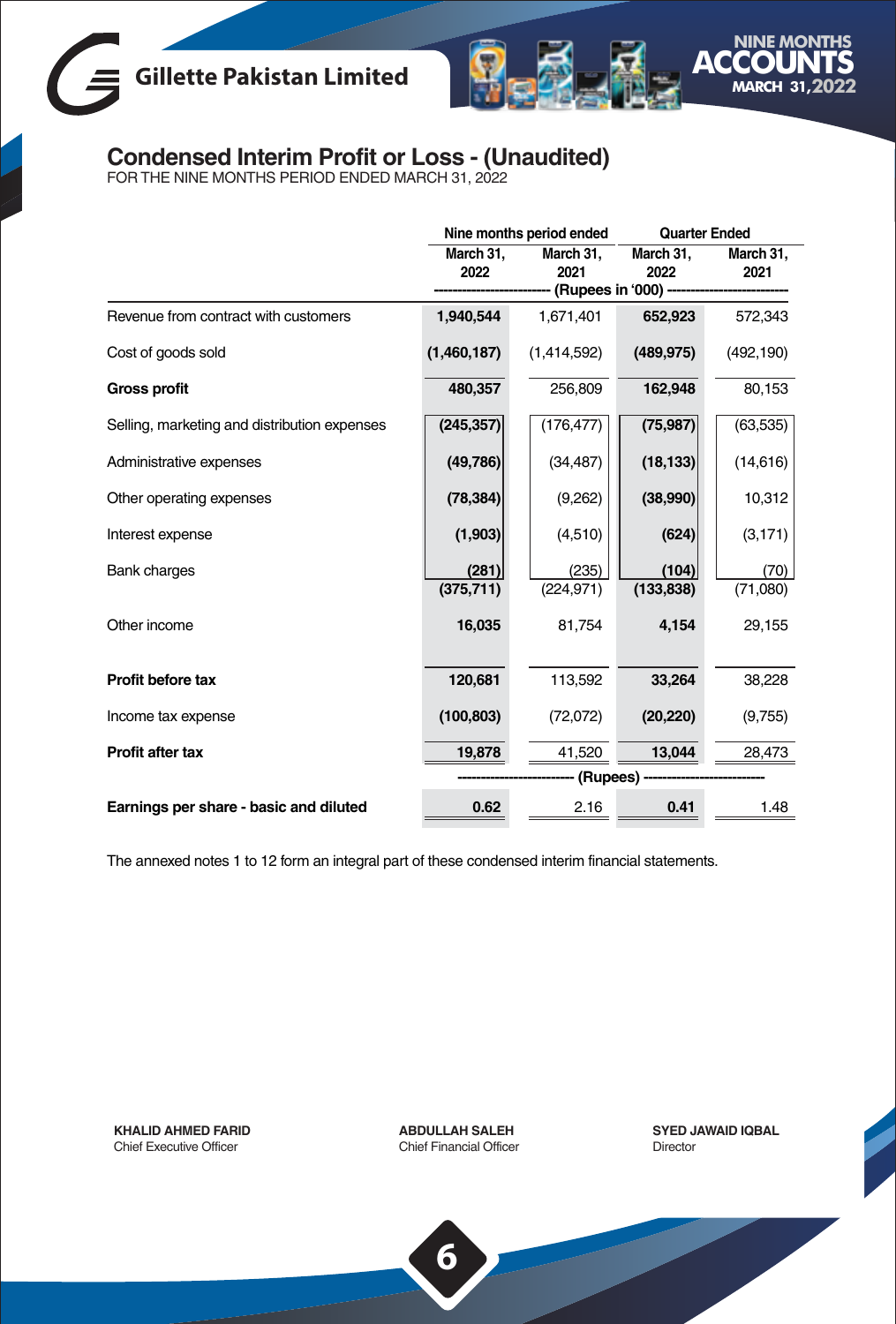## **Gillette Pakistan Limited**



## **Condensed Interim Statement of Comprehensive Income -(Unaudited)** FOR THE NINE MONTHS PERIOD ENDED MARCH 31, 2022

|                                           | Nine months period ended |                   | <b>Quarter Ended</b> |        |
|-------------------------------------------|--------------------------|-------------------|----------------------|--------|
| March 31.<br>2022                         |                          | March 31.<br>2021 | March 31.<br>2022    |        |
| Profit after tax                          | 19,878                   | 41,520            | 13.044               | 28.473 |
| Other comprehensive income for the period | -                        |                   |                      |        |
| Total comprehensive income for the period | 19,878                   | 41,520            | 13.044               | 28,473 |

The annexed notes 1 to 12 form an integral part of these condensed interim financial statements.

**KHALID AHMED FARID** Chief Executive Officer

**ABDULLAH SALEH** Chief Financial Officer

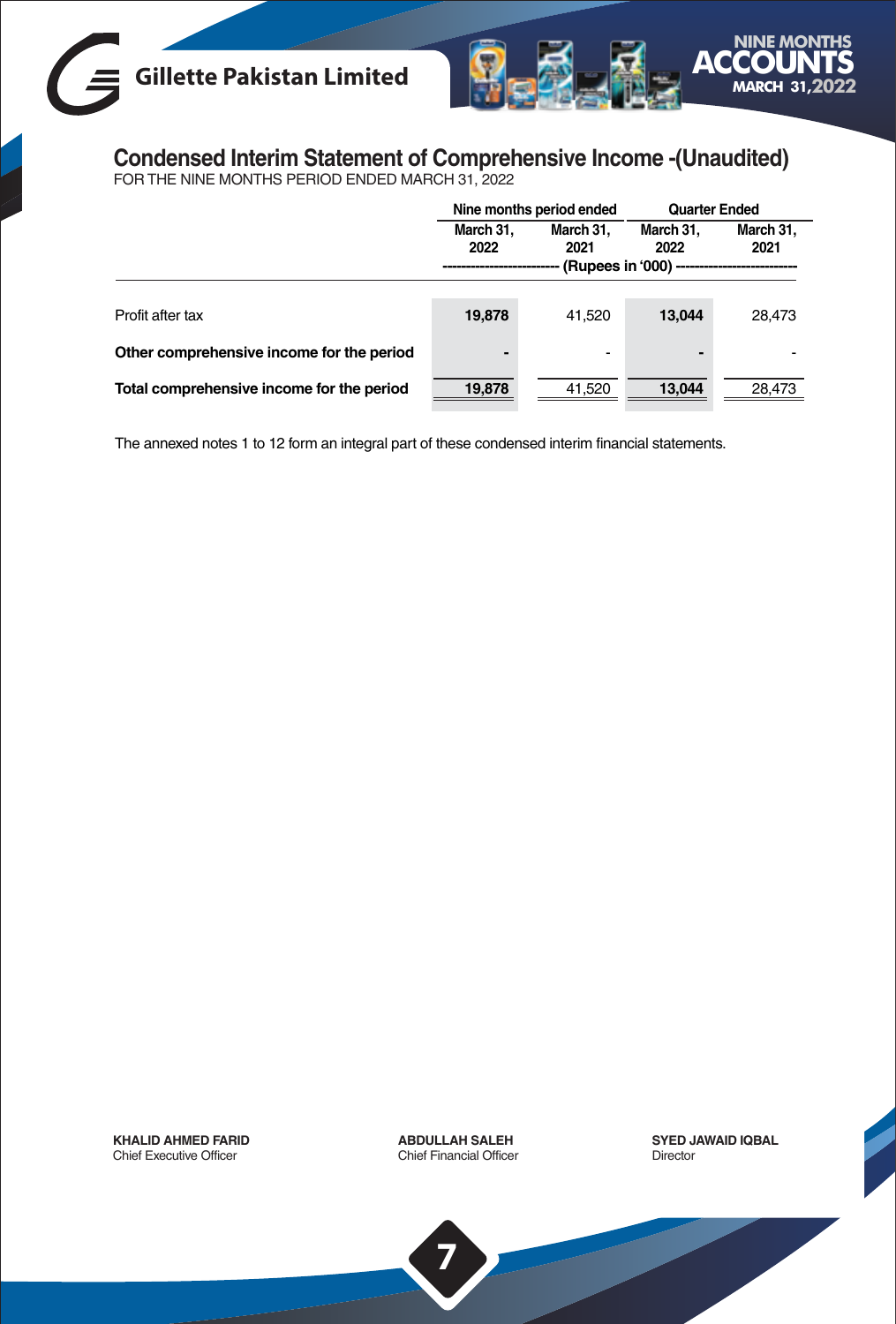## **Gillette Pakistan Limited**



## **Condensed Interim Statement of Changes in Equity - (Unaudited)** FOR THE NINE MONTHS PERIOD ENDED MARCH 31, 2022

| Issued, sub-<br>scribed and paid-<br>up capital | Unappropriated<br>profit | <b>Total</b>       |
|-------------------------------------------------|--------------------------|--------------------|
|                                                 |                          |                    |
| 192,000                                         | 590,269                  | 782,269            |
|                                                 | 13,047                   | 13,047             |
|                                                 |                          |                    |
|                                                 | 13,047                   | 13,047             |
| 126,720                                         |                          | 126,720            |
| 318,720                                         | 603,316                  | 922,036            |
| 318,720                                         | 619,480                  | 938,200            |
|                                                 | 19,878                   | 19,878             |
|                                                 |                          |                    |
|                                                 | 19,878                   | 19,878             |
|                                                 |                          |                    |
| 318,720                                         | 639,358                  | 958,078            |
|                                                 |                          | (Rupees in '000) - |

The annexed notes 1 to 12 form an integral part of these condensed interim financial statements.

**KHALID AHMED FARID** Chief Executive Officer

**ABDULLAH SALEH** Chief Financial Officer **SYED JAWAID IQBAL** Director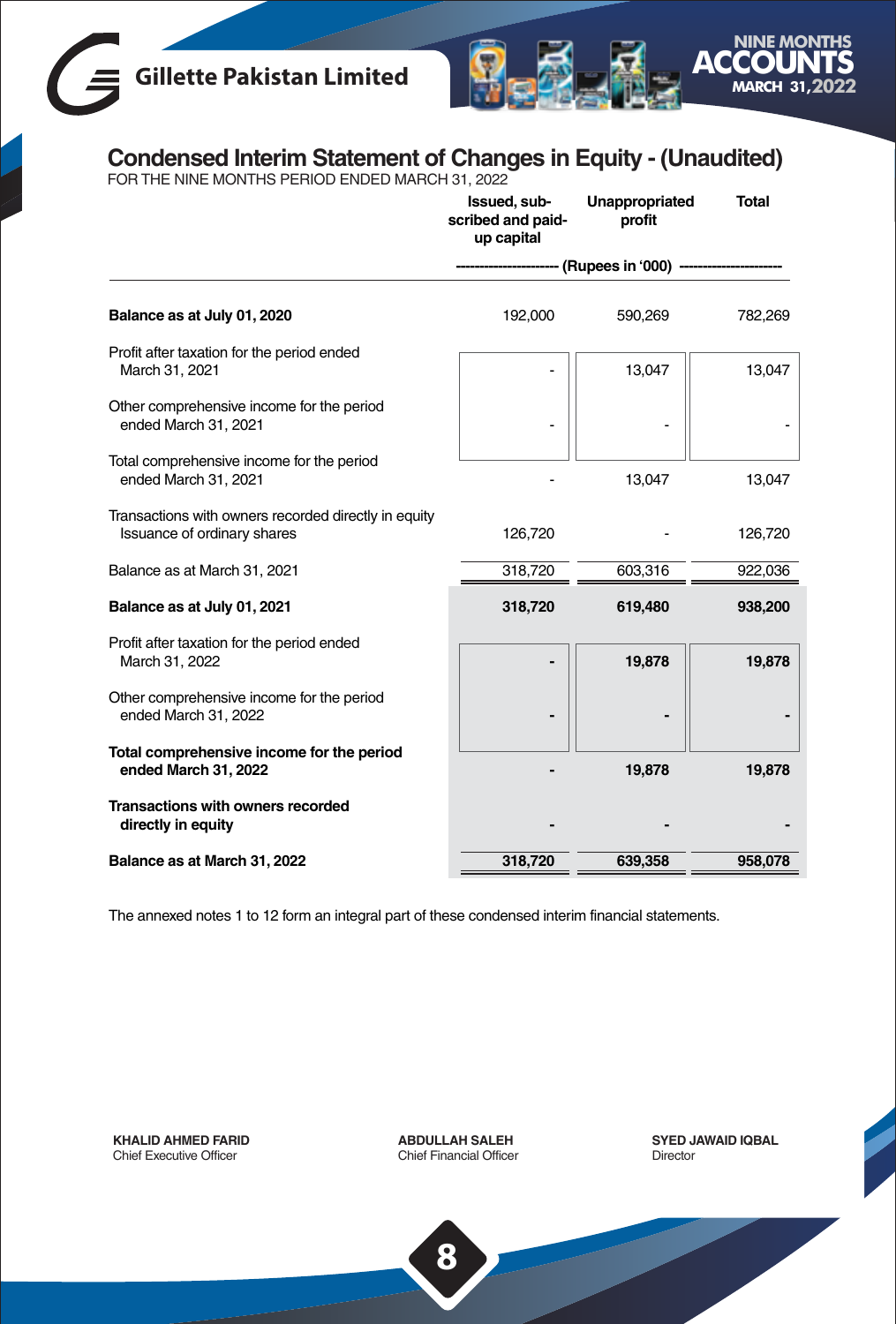



# **Condensed Interim Cash Flow Statement - (Unaudited)** FOR THE NINE MONTHS PERIOD ENDED MARCH 31, 2022

|                                                                                                                                                                                                                                                                                     | <b>Note</b> | March 31,<br>2022                                             | March 31,<br>2021                                              |
|-------------------------------------------------------------------------------------------------------------------------------------------------------------------------------------------------------------------------------------------------------------------------------------|-------------|---------------------------------------------------------------|----------------------------------------------------------------|
|                                                                                                                                                                                                                                                                                     |             |                                                               | (Rupees in '000) -                                             |
| Profit before tax                                                                                                                                                                                                                                                                   |             | 120,681                                                       | 113,592                                                        |
| <b>CASH FLOWS FROM OPERATING ACTIVITIES</b>                                                                                                                                                                                                                                         |             |                                                               |                                                                |
| Adjustments for non-cash charges and other items:<br>Provision for slow moving stock-in-trade<br>Interest income<br>Stock written off<br>Depreciation on right-of-use asset<br>Finance cost<br>Expense recognized on employee benefits - gratuity<br><b>WORKING CAPITAL CHANGES</b> |             | (8, 426)<br>7,279<br>7,235<br>4,752<br>1,375<br>12,215        | 148<br>(18,090)<br>8,390<br>12,192<br>4,510<br>2,924<br>10,074 |
| (Increase) / decrease in current assets:<br>Stock-in-trade<br>Trade debts<br>Trade deposits<br>Sales tax refundable<br>Other receivables and prepayments                                                                                                                            |             | (221,272)<br>(150, 866)<br>(9,869)<br>(91, 724)<br>(386, 531) | 16.697<br>(32, 399)<br>(7,670)<br>66,330<br>(28, 340)          |
| Increase/ (decrease) in current liabilities:<br>Trade and other payables<br><b>Contract liabilities</b>                                                                                                                                                                             |             | (860, 262)<br>537,549<br>(76,086)<br>461,463                  | 14,618<br>104,917<br>11.714<br>116,631                         |
| Net cash generated from / (used in) operations<br>Defined benefits (paid) / withdrawal<br>Finance cost paid<br>Income taxes paid<br>Net cash used in from operating activities                                                                                                      |             | (265, 903)<br>(2,264)<br>(4,752)<br>(136, 762)<br>(409, 681)  | 254,915<br>(4,510)<br>(82, 560)<br>167,845                     |
| <b>CASH FLOWS FROM INVESTING ACTIVITIES</b><br>Additions to capital work-in-progress<br>Interest income received<br>Net cash generated from investing activities                                                                                                                    |             | (167, 758)<br>8.426<br>(159, 332)                             | 18,090<br>18,090                                               |
| <b>CASH FLOWS FROM FINANCING ACTIVITIES</b>                                                                                                                                                                                                                                         |             |                                                               |                                                                |
| Proceeds from issuance of ordinary shares<br>Principal repayment<br>Dividend paid                                                                                                                                                                                                   |             | (12, 337)<br>(11)                                             | 126,727<br>(12,570)                                            |
| Net cash used in financing activities                                                                                                                                                                                                                                               |             | (12, 348)                                                     | 114,157                                                        |
| Net decrease in cash and cash equivalents                                                                                                                                                                                                                                           |             | (581, 361)                                                    | 300,092                                                        |
| Cash and cash equivalent at the beginning of the period                                                                                                                                                                                                                             |             | 534,379                                                       | 493,515                                                        |
| Cash and cash equivalents at the end of the period                                                                                                                                                                                                                                  | 10          | (46, 982)                                                     | 793,607                                                        |

The annexed notes 1 to 12 form an integral part of these condensed interim financial statements.

**KHALID AHMED FARID** Chief Executive Officer

**ABDULLAH SALEH** Chief Financial Officer

**9**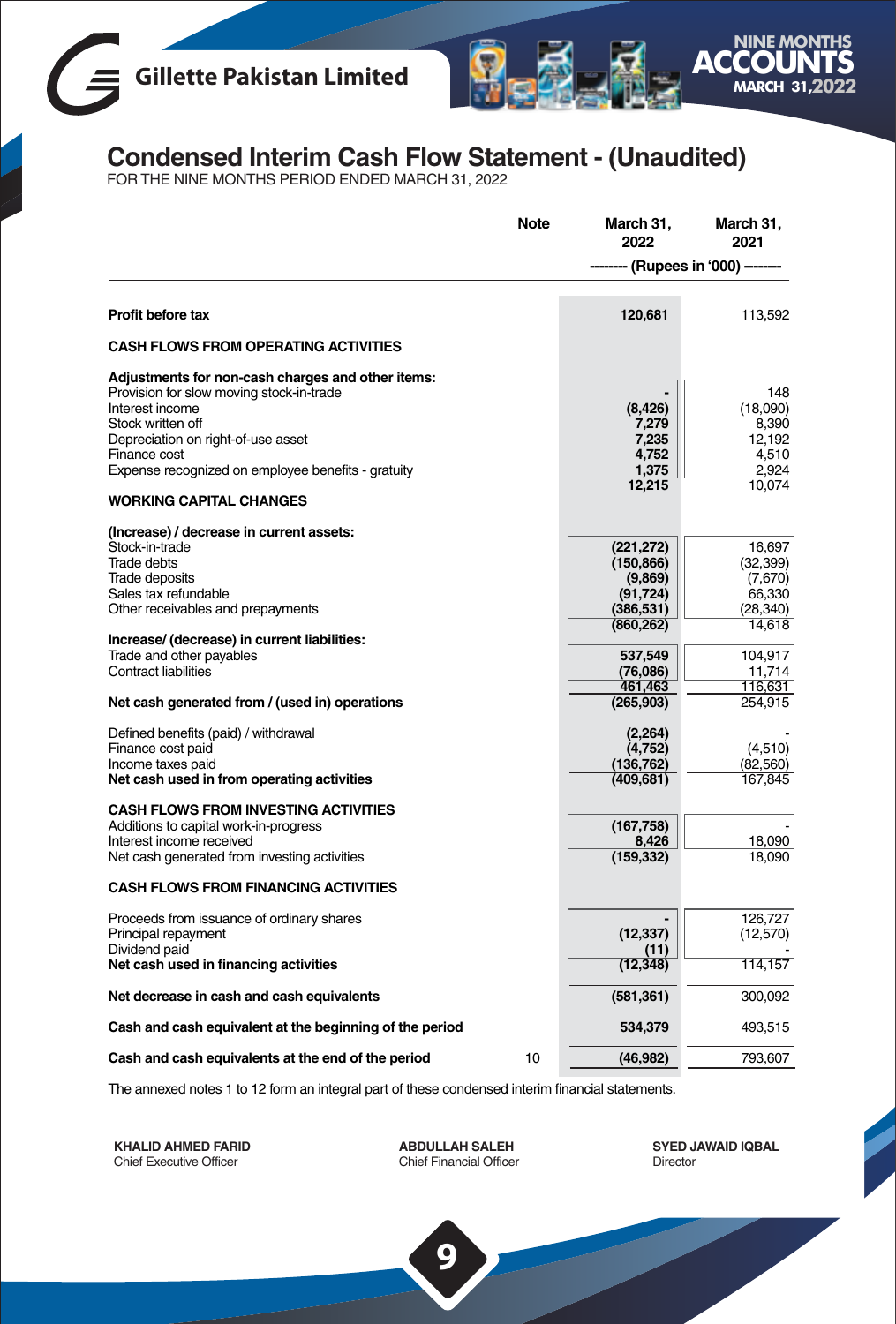



**Notes to the Condensed Interim Financial Statements - (Unaudited)**

FOR THE NINE MONTHS PERIOD ENDED MARCH 31, 2022

#### **1. STATUS AND NATURE OF BUSINESS**

**1.1** Gillette Pakistan Limited ("the Company") was incorporated on December 09, 1986 as a public limited company under the repealed Companies Ordinance, 1984 (now Company's Act, 2017) and is a subsidiary of The Series Acquisition B.V. Netherlands (which is a wholly owned subsidiary of The P&G Company, USA).The registered office of the Company is situated at 11th Floor, Harbour Front, Dolmen City, HC-3, Block 4, Abdul Sattar Edhi Avenue, Clifton, Karachi-75600, Pakistan and the Company is listed on Pakistan Stock Exchange Limited. The principal activities of the Company include marketing and selling of blades and razors.

#### **1.2 Impact of COVID-19**

In continuation of note 1.2 to annual audited financial statements for the year ended June 30, 2021, we state that as a result of measures taken by the Government, there has not been any material adverse impact on fiscal and economic fronts facing the country. The management of the Company is closely monitoring the situation and so far there is no impact on this condensed interim financial statements of the Company.

The Management believes that the going concern assumption of the Company remains valid.

#### **2. BASIS OF PREPARATION**

#### **2.1 Statement of compliance**

These condensed interim statement of financial statements have been prepared in accordance with the accounting and reporting standards as applicable in Pakistan for interim financial reporting. The accounting and reporting standards as applicable in Pakistan for interim financial reporting comprises of:

- International Accounting Standard (IAS) 34, Interim Financial Reporting, issued by the International Accounting Standards Board (IASB) as notified under the Companies Act, 2017; and
- Provisions of and directives issued under the Companies Act, 2017.

Where the provisions of and directives issued under the Companies Act, 2017 differ with the requirements of IAS 34, the provisions of and directives issued under the Companies Act, 2017 have been followed.

These condensed interim financial statements do not include all the notes required for the full financial statements and therefore should be read in conjunction with the annual financial statements of the Company for the year ended June 30, 2021.

**2.2** "These condensed interim financial statements are presented in Pak Rupees which is also the Company's functional currency and figures presented in these condensed interim financial statements have been rounded off to the nearest thousand rupees. "

#### **2.3 Functional and presentation currency**

These condensed interim financial statements are presented in Pak Rupees which is also the Company's functional currency and figures presented in these condensed interim financial statements have been rounded off to the nearest thousand rupee.

#### **2.4 Accounting Convention**

These condensed interim financial statements have been prepared under the historical cost convention, except staff retirement benefits which have been carried at present values as determined under the International Accounting Standards (IAS) 19 (revised) 'Employee Benefits' .

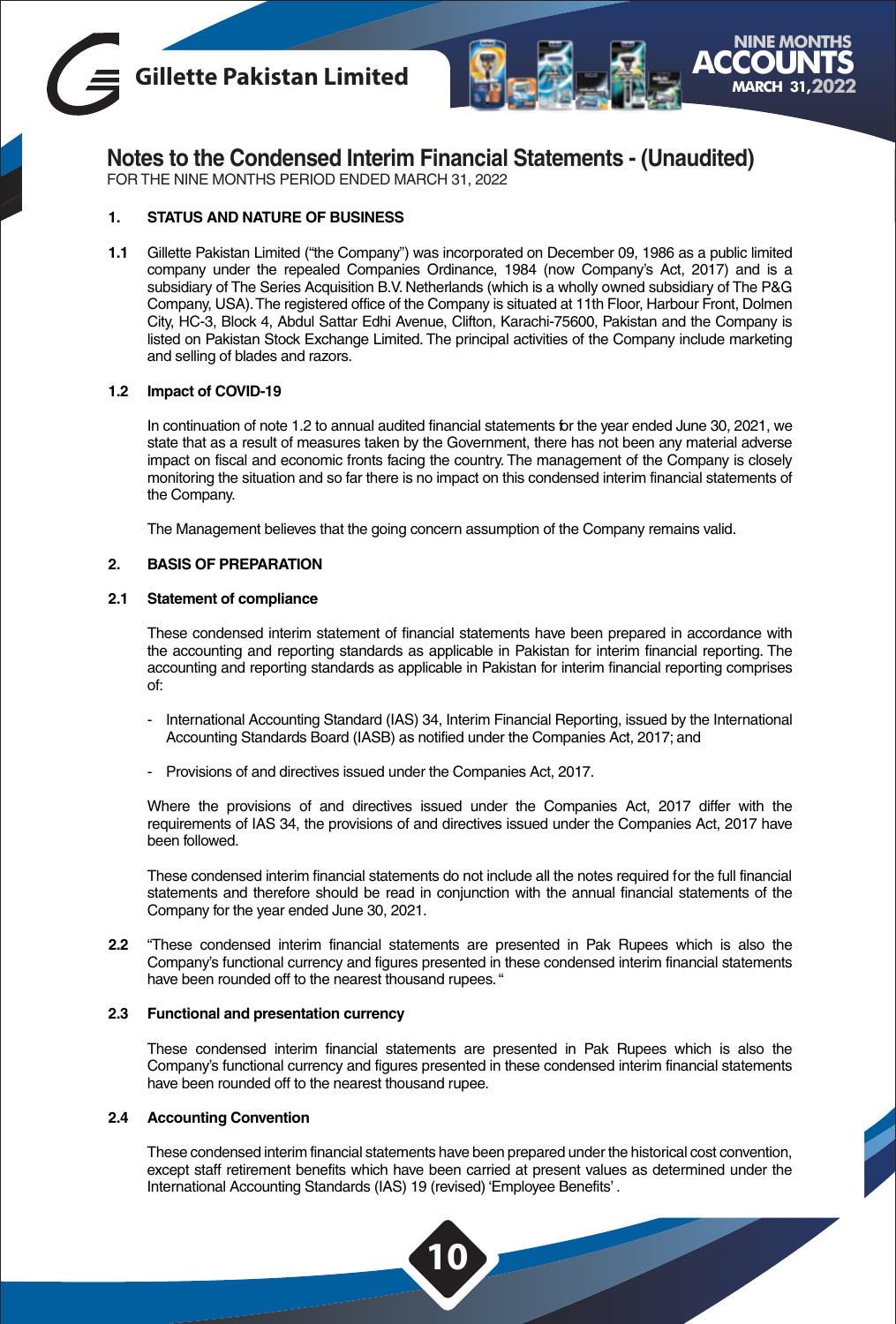



**Notes to the Condensed Interim Financial Statements - (Unaudited)**

FOR THE NINE MONTHS PERIOD ENDED MARCH 31, 2022

#### **2.5 Significant Accounting Estimates and Judgements**

The preparation of these condensed interim financial statements in conformity with approved accounting standards as applicable in Pakistan requires management to make estimates, assumptions and use of judgments that affects the application of policies and reported amounts of assets and liabilities and income and expenses. Estimates, assumptions and judgments are continually evaluated and are based on historical experience and other factors, including reasonable expectations of future events. Revision to accounting estimates are recognized prospectively commencing from the period of revision.

In preparing these condensed interim financial statements, the significant judgments made by the management in applying the Company's accounting policies and the key source of estimation and uncertainty were the same as those applied to the financial statements for the year ended June 30, 2021.

#### **3. SIGNIFICANT ACCOUNTING POLICIES**

The accounting policies and methods of computation adopted in the preparation of these condensed interim financial statements are the same as those applied in the preparation of the annual audited financial statements of the Company for the year ended June 30, 2021.

#### **4. FINANCIAL RISK MANAGEMENT**

The Company's financial risk management objectives and policies are consistent with those disclosed in the annual audited financial statements for the year ended June 30, 2021.

#### **5. FAIR VALUE ESTIMATE**

The Company does not hold any financial instruments, which can be categorized using fair value hierarchy as per the requirements of IFRS 13 "Fair Value Measurement". However, fair values of other financial assets and liabilities approximate their carrying values.

#### **6. Taxation**

#### **Current**

Provision for current taxation is based on taxable income at the current rates of taxation and tax paid on presumptive basis. Income tax paid at import stage falls under Minimum Tax Regime (MTR).

#### **Deferred**

Deferred tax asset is not recognized by the Company as timing of availability of sufficient taxable profit can not be determined.

#### **7. Property, plant and equipment**

The Property, plant and equipment contains capital work in process for manufacturing facility.

#### **8. RIGHT OF USE ASSETS**

The right of use assets comprise of lease of employees' cars from Deinfa Motors (Private) Limited.

#### **9. CONTINGENCIES AND COMMITMENTS**

#### **9.1 Contingencies**

The status of the contingencies which were reported in note 18 to the annual audited financial statements of the Company for the year ended June 30, 2021 have not changed materially in the current period.

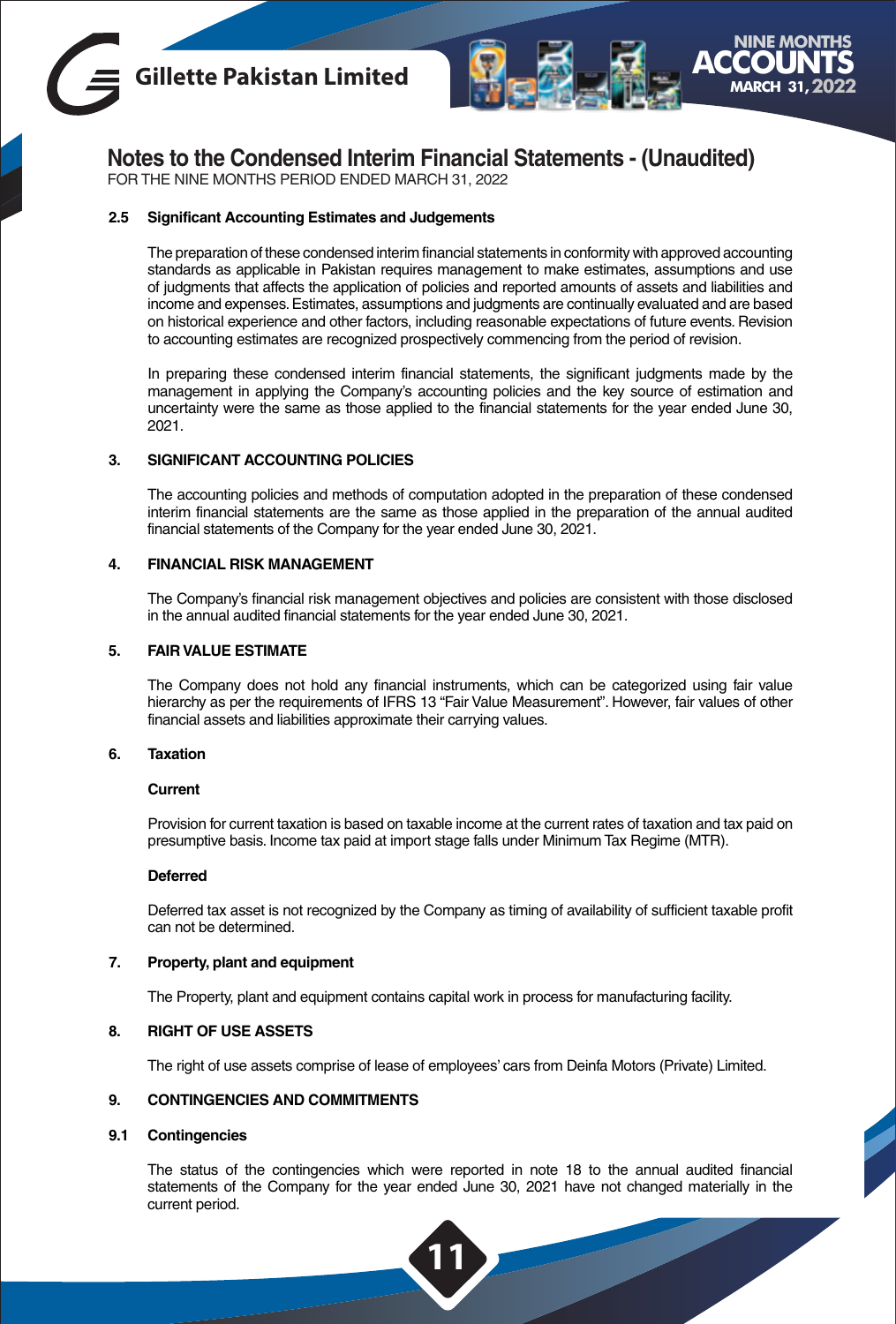



**Notes to the Condensed Interim Financial Statements - (Unaudited)**

FOR THE NINE MONTHS PERIOD ENDED MARCH 31, 2022

#### **9.2 Commitments**

There are no commitments in the current period.

#### **10. CASH AND CASH EQUIVALENTS**

|                                             | March 31.<br>2022<br>(Unaudited) | June 30.<br>2021<br>(Audited) | March 31.<br>2021<br>(Unaudited) |
|---------------------------------------------|----------------------------------|-------------------------------|----------------------------------|
|                                             |                                  | ----- Rupees in '000 ------   |                                  |
| <b>Bank balances</b>                        | 13.358                           | 14.829                        | 15.217                           |
| Term deposits having maturity upto 3 months | 5.000                            | 519.550                       | 778.390                          |
| Short term running finance                  | (65, 340)                        |                               |                                  |
|                                             | (46,982)                         | 534.379                       | 793.607                          |
|                                             |                                  |                               |                                  |

#### **11. TRANSACTIONS WITH RELATED PARTIES**

The related parties comprise the parent company (The Series Acquisition B.V., Netherlands), the ultimate parent company (The Procter and Gamble Company USA), related group companies, companies in which directors are interested, staff retirement benefit plans, directors, key management personnel and close member of the family of all the aforementioned related parties. The Company carries out transactions with various related parties at agreed terms. Significant transactions with related parties are as follows:

#### **11.1 Significant transactions with related parties are as follows: Nine Months Ended**

| Name                                                       | <b>Relationship with</b><br>the Company      | Nature of transaction             | March 31,<br>2022<br>(Unaudited) | March 31,<br>2021<br>(Unaudited) |
|------------------------------------------------------------|----------------------------------------------|-----------------------------------|----------------------------------|----------------------------------|
|                                                            |                                              |                                   | ----- Rupees in '000 ------      |                                  |
| Procter and Gamble<br>International                        | Associate due to<br>common parent            |                                   |                                  |                                  |
| Operations SA, Lancy                                       | Company                                      | Purchase of finished goods        | 898,191                          | 789,413                          |
| Procter and Gamble                                         | Associate due to                             | Services received                 | 40,072                           | 26,541                           |
| Pakistan<br>(Private) Limited                              | common parent<br>Company                     | Services rendered                 | 26,926                           | 33,310                           |
| <b>P&amp;G Philippines Business</b><br>Services. Inc.      | Associate due to<br>common parent<br>Company | Services received                 | 3,933                            |                                  |
| Procter and Gamble<br>International<br>Operations SA, ROHQ | Associate due to<br>common parent<br>Company | Services received                 |                                  | 5,819                            |
| Gillette Pakistan<br>Provident Fund                        | Retirement<br>benefits plan                  | Contribution to provident<br>fund | 1,849                            | 1,024                            |
| Gillette Pakistan<br>Pension Fund                          | Retirement<br>benefits plan                  | Expense from pension fund         | 107                              |                                  |
| Key management<br>personnel                                |                                              | Short term                        | 36,758                           | 26,579                           |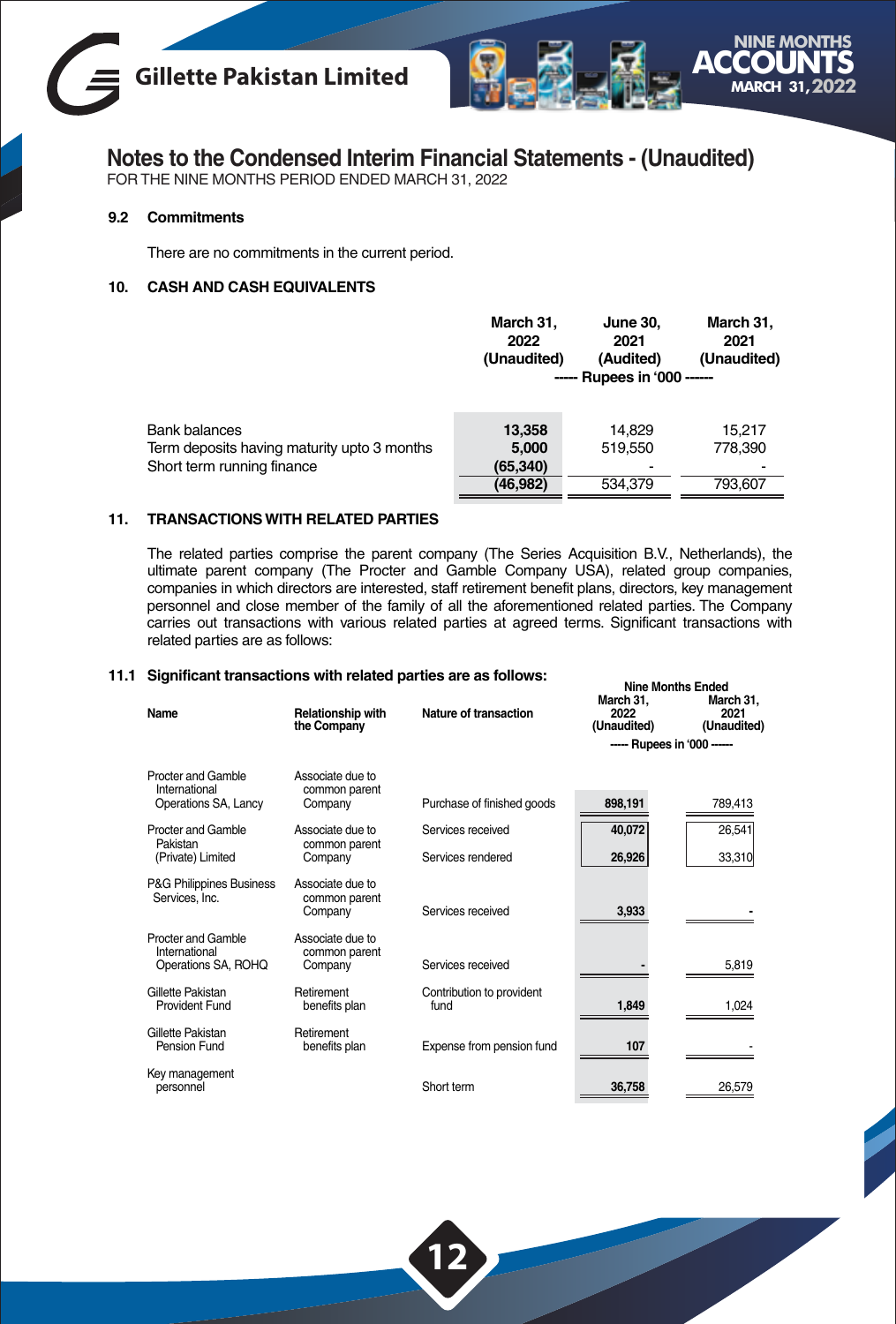



**Notes to the Condensed Interim Financial Statements - (Unaudited)** FOR THE NINE MONTHS PERIOD ENDED MARCH 31, 2022

**11.2** Amounts (due to) / due from related parties as at period end are shown as under:

| Name                                                     | Relationship with                         | March 31.<br>2022           | June 30,<br>2021 |
|----------------------------------------------------------|-------------------------------------------|-----------------------------|------------------|
|                                                          | the Company                               | (Unaudited)                 | (Audited)        |
|                                                          |                                           | ----- Rupees in '000 ------ |                  |
| The Procter & Gamble Company                             | <b>Ultimate Parent</b>                    |                             | 1,450            |
| Procter and Gamble International<br><b>Operations SA</b> | Associate due to<br>common parent Company | (764, 183)                  | (420,948)        |
| Procter and Gamble Pakistan<br>(Private) Limited.        | Associate due to<br>common parent Company | (67, 296)                   | (9,017)          |
| Procter and Gamble International<br>Operations SA ROHQ   | Associate due to<br>common parent Company | (26, 261)                   | (23, 548)        |
| Series Acquisition BV                                    | <b>Holding Company</b>                    | (12,011)                    | (12,011)         |
| Gillette Pakistan Pension Fund                           | Retirement benefit plan                   | (4,750)                     | (4,643)          |

#### **12. DATE OF AUTHORIZATION FOR ISSUE**

These condensed interim financial statements were authorized for issue by the Board of Directors of the Company on April 26, 2022.

**KHALID AHMED FARID** Chief Executive Officer

**ABDULLAH SALEH** Chief Financial Officer